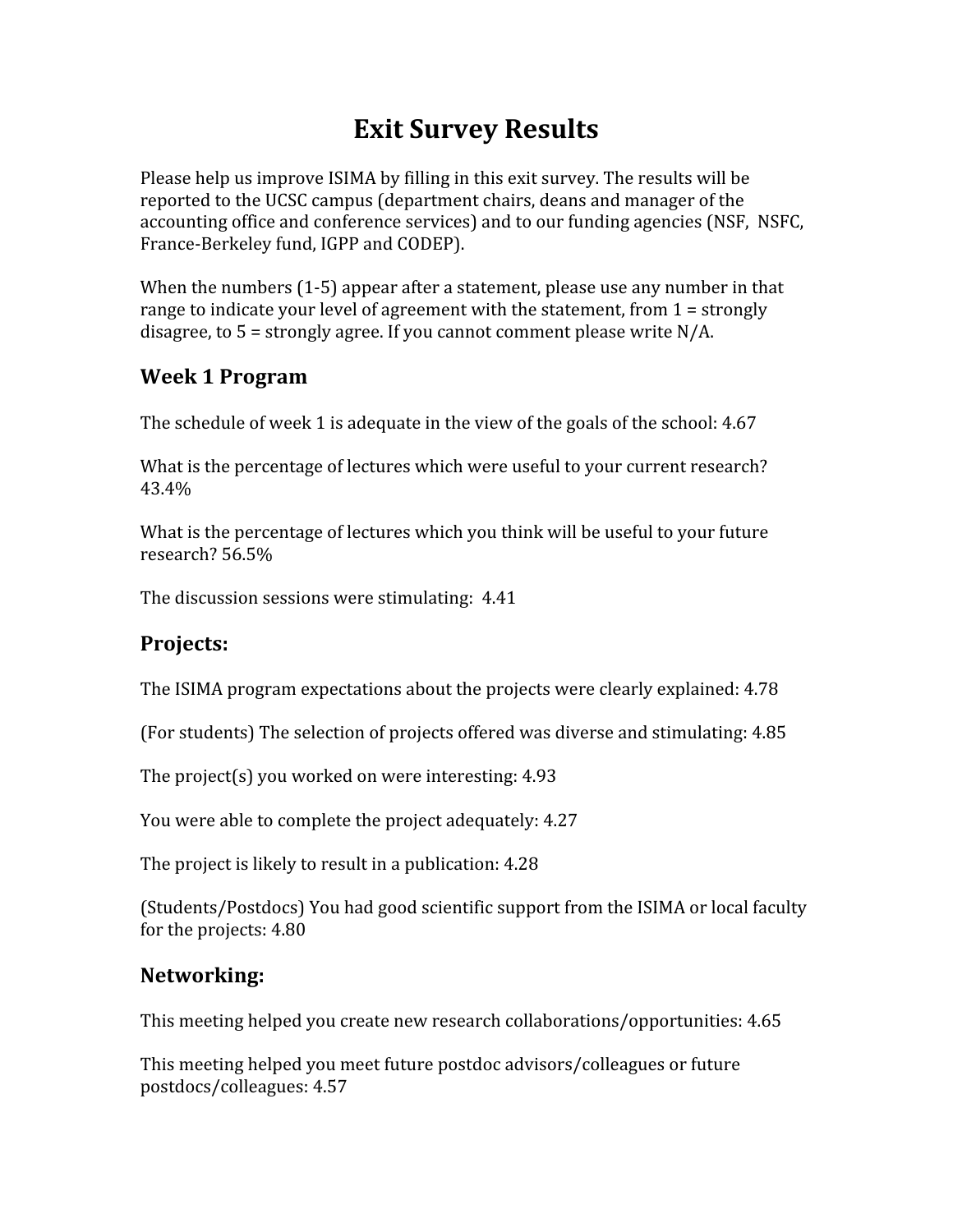## **Life
in
Beijing**

Accommodation
was
adequate:
4.52 It is easy to adapt to life in Beijing: 4.27

### **Logistics:**

The
seminar
room
facilities
were
adequate
for
the
meeting:
4.88 The
interactive spaces
were
adequate
for
the
meeting:
4.80 The
offices
were
adequate
for
the
meeting:
4.65 The
computing
facilities
were
adequate
for
the
meeting:
3.72 The
LOC
provided
adequate
help
with
visa/travel
issues:
4.84 The
LOC
provided
adequate
help
with
lodging
issues:
4.75 The
LOC
provide
adequate
information
about
the
area/campus:
4.92 The
LOC
satisfactorily
dealt
with
your
travel/per
diem/reimbursement:
4.9 The
LOC
satisfactorily
organized
the
reception/lunches/coffee/dinner:
4.87 The
LOC
satisfactorily
organized
side‐activities:
4.77

## **Overall:**

KIAA‐PKU
is
a
good
venue
for
ISIMA:
4.79 You would recommend ISIMA to colleagues and students: 5.00 You would come back to ISIMA: 4.65 You would be interested in helping with running ISIMA (LOC or SOC): 4.24